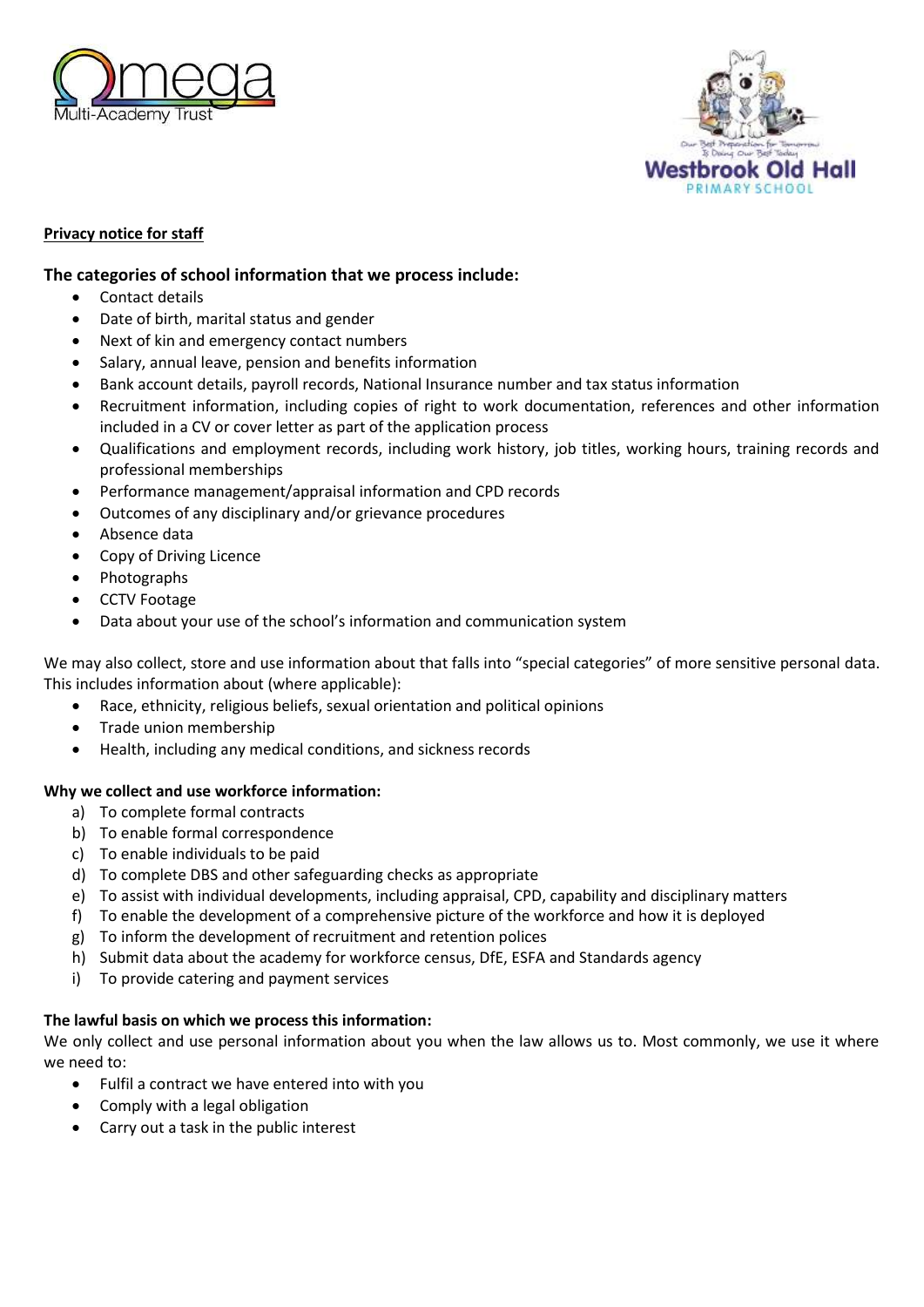Less commonly, we may also use personal information about you, where:

- You have given us consent to use it in a certain way
- We need to protect your vital interests (or someone else's interests)
- We have legitimate interests in processing the data for example;
- Where processing is carried out in the course of the school's legitimate activities
- For date collection purposes (Departmental Censuses) under the Education Act 1996 this information can be found in the guide documents on the following website [https://www.gov.uk/education/data-collection-and](https://www.gov.uk/education/data-collection-and-censuses-for-schools)[censuses-for-schools](https://www.gov.uk/education/data-collection-and-censuses-for-schools)

Where you have provided us with consent to use your data, you may withdraw consent at any time. We will make this clear when requesting your consent.

## **Collecting workforce information:**

We collect personal information via staff contracts, application forms, DBS and associated identity references, data collection sheets, previous employers and external agencies.

Workforce data is essential for the academy's / Trust's operational use. Whilst the majority of personal information you provide to us is mandatory, some of it is requested on a voluntary basis. In order to comply with GDPR, we will inform you at the point of collection, whether you are required to provide certain information to us or if you have a choice in this.

## **Storing workforce information:**

We hold data securely for the set amount of time shown in our data retention schedule. For more information on our data retention schedule and how we keep your data safe, please visit[: www.omat.academy](http://www.omat.academy/)

# **Who we share workforce information with:**

We routinely share this information with:

- Multi-Academy Trust
- our local authority (where applicable)
- the Department for Education (DfE)
- our regulator OFSTED
- the Regional Schools Commissioner's Office
- the ESFA
- Future employers (reference information)
- HRMC
- LGPS Pension Scheme
- Teachers Pensions who process the Teachers' Pension scheme
- Trade unions and associates
- Scottish Widows
- Prudential
- Suppliers and service providers to enable them to provide the service we have contracted them for, such as payroll, parent messaging systems etc.

# **Why we share school workforce information:**

We do not share information about our workforce members with anyone without consent unless the law and our policies allow us to do so.

# **Local authority:**

We are required to share information about our workforce members with our local authority (LA) under section 5 of the Education (Supply of Information about the School Workforce) (England) Regulations 2007 and amendments.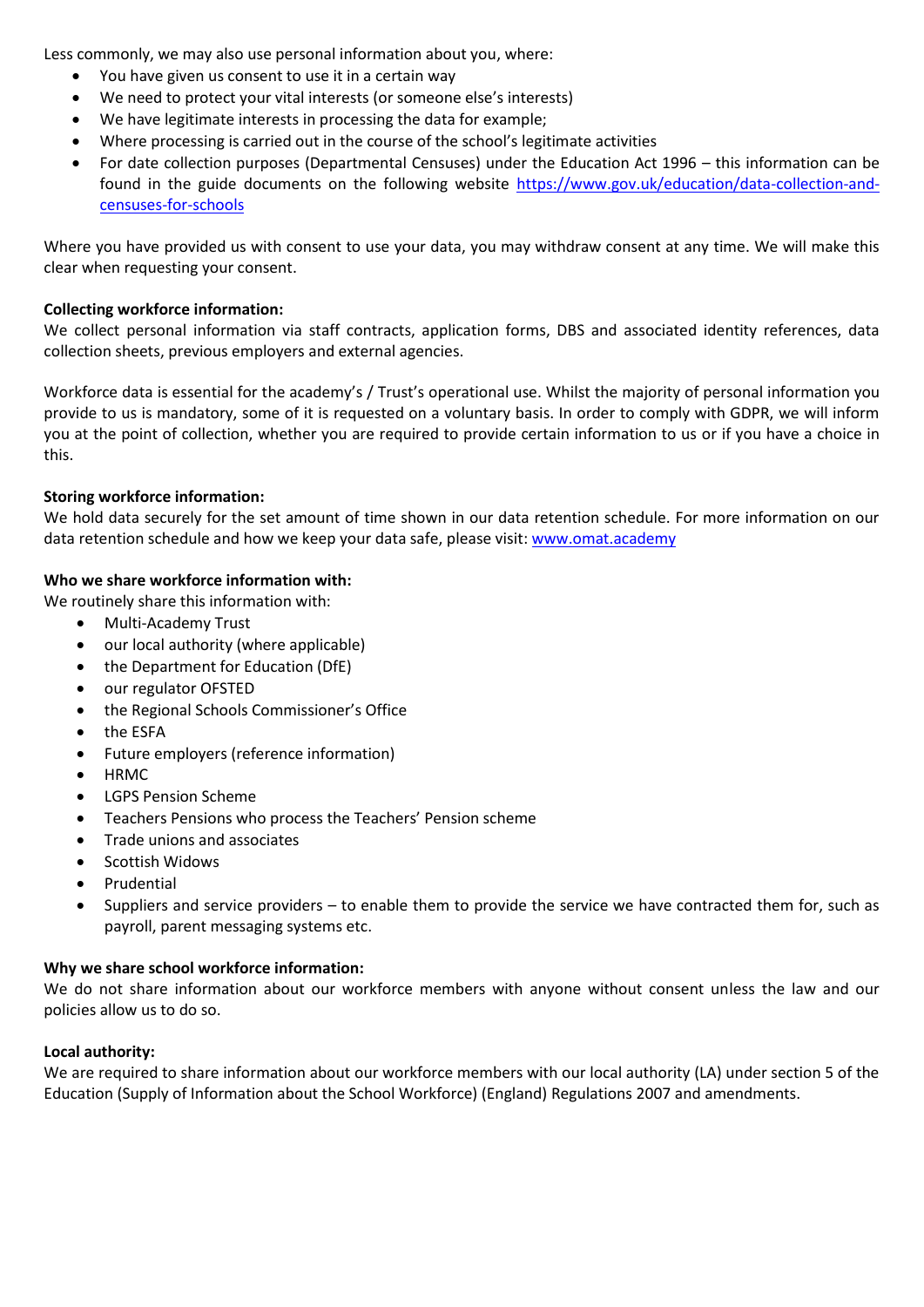## **Department for Education:**

We share personal data with the Department for Education (DfE) on a statutory basis. This data sharing underpins workforce policy monitoring, evaluation and links to school funding / expenditure and the assessment educational attainment.

All data is transferred securely and held by DfE under a combination of software and hardware controls which meet the current *government security policy framework.*

**For more information, please see 'How Government uses your data', Appendix 1.**

### **Requesting access to your personal data:**

Under data protection legislation, you have the right to request access to information about you that we hold. To make a request for your personal information, please contact:

### **Alison Jones – Data Protection Officer via 'dpo@omegamat.co.uk'**

You also have the right to:

- object to processing of personal data that is likely to cause, or is causing, damage or distress
- prevent processing for the purpose of direct marketing
- object to decisions being taken by automated means
- in certain circumstances, have inaccurate personal data rectified, blocked, erased or destroyed; and
- a right to seek redress, either through the ICO, or through the courts

If you have a concern about the way we are collecting or using your personal data, we ask that you raise your concern with us in the first instance. Alternatively, you can contact the Information Commissioner's Office at <https://ico.org.uk/concerns/>

### **Contact**

If you would like to discuss anything in this privacy notice, please contact: **Alison Jones via 'dpo@omegamat.co.uk'**